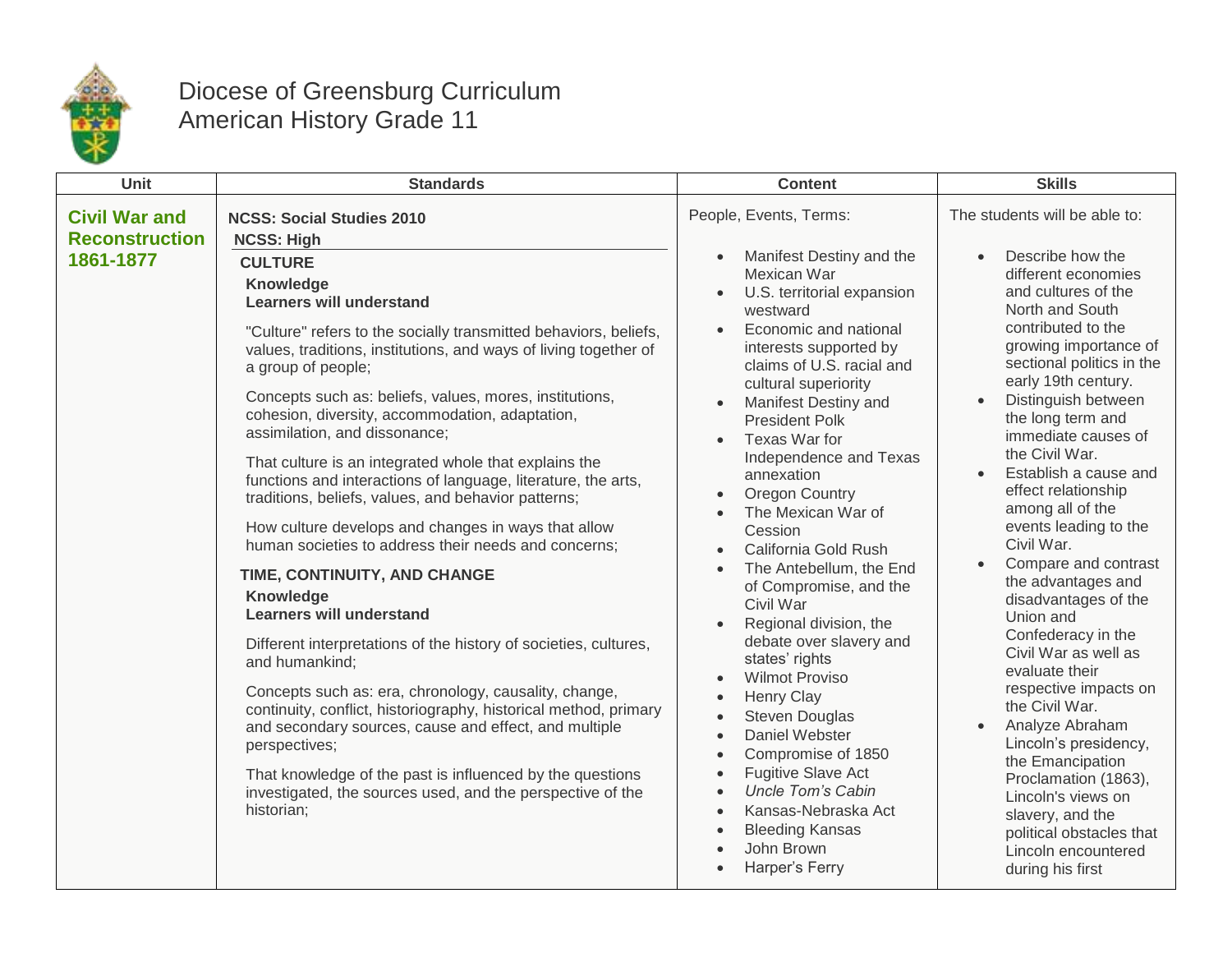| Unit | <b>Standards</b>                                                                                                                                                                                                                                                                                                                                                                                                                                                                                                                                                                                                                                                                                                                                                                                                                                                                                                                                                                                                                                                                                                                                                                                                                                                                                                                                                                                                                                                                                                                                                                                                                                                                                                                    | <b>Content</b>                                                                                                                                                                                                                                                                                                                                                                                                                                                                                                                                                                                                                                                                                                                                                                                                                                                                                                                                                                                                                        | <b>Skills</b>                                                                                                                                                                                                                                                                                                                                                                                                                                                                                                                    |
|------|-------------------------------------------------------------------------------------------------------------------------------------------------------------------------------------------------------------------------------------------------------------------------------------------------------------------------------------------------------------------------------------------------------------------------------------------------------------------------------------------------------------------------------------------------------------------------------------------------------------------------------------------------------------------------------------------------------------------------------------------------------------------------------------------------------------------------------------------------------------------------------------------------------------------------------------------------------------------------------------------------------------------------------------------------------------------------------------------------------------------------------------------------------------------------------------------------------------------------------------------------------------------------------------------------------------------------------------------------------------------------------------------------------------------------------------------------------------------------------------------------------------------------------------------------------------------------------------------------------------------------------------------------------------------------------------------------------------------------------------|---------------------------------------------------------------------------------------------------------------------------------------------------------------------------------------------------------------------------------------------------------------------------------------------------------------------------------------------------------------------------------------------------------------------------------------------------------------------------------------------------------------------------------------------------------------------------------------------------------------------------------------------------------------------------------------------------------------------------------------------------------------------------------------------------------------------------------------------------------------------------------------------------------------------------------------------------------------------------------------------------------------------------------------|----------------------------------------------------------------------------------------------------------------------------------------------------------------------------------------------------------------------------------------------------------------------------------------------------------------------------------------------------------------------------------------------------------------------------------------------------------------------------------------------------------------------------------|
|      | The contributions of philosophies, ideologies, individuals,<br>institutions, and key events and turning points in shaping<br>history;<br>The importance of knowledge of the past to an<br>understanding of the present and to informed decision-<br>making about the future.<br><b>Processes</b><br>Learners will be able to<br>Research and analyze past periods, events, and recurring<br>issues, using a variety of primary sources (e.g., documents,<br>letters, artifacts, and testimony), as well as secondary<br>sources; validate and weigh evidence for claims, check the<br>usefulness and degree of reliability of sources, and evaluate<br>different interpretations in order to develop their own<br>interpretation supported by the evidence;<br>Use historical facts, concepts, and methods to evaluate an<br>issue of importance today, and make informed decisions as<br>responsible citizens to propose policies, and take action on<br>it;<br>POWER, AUTHORITY, AND GOVERNANCE<br>Knowledge<br><b>Learners will understand</b><br>The need for respect for the rule of law, as well as a<br>recognition of times when civil disobedience has been<br>justified;<br><b>CIVIC IDEALS AND PRACTICES</b><br><b>Knowledge</b><br><b>Learners will understand</b><br>Scholarly interpretations of key documents that define and<br>support democratic ideals and practices (e.g., the U.S.<br>Declaration of Independence, the U.S. Constitution, the<br>Declaration of Sentiments in Seneca Falls, New York, the<br>Gettysburg Address, the Letter from Birmingham Jail; and<br>international Documents such as the Declaration of the<br>Rights of Man, and the Universal Declaration of the Rights of<br>Children); | <b>Dred Scott Decision</b><br>Secession<br>Abraham Lincoln<br>Nat Turner<br>Missouri Compromise of<br>1820<br><b>Harriet Tubman</b><br>$\bullet$<br><b>Underground Railroad</b><br>William Lloyd Garrison<br><b>Frederick Douglass</b><br><b>Hiram Revels</b><br>The North Star<br>he Liberator<br>Elijah Lovejoy<br>Abolition movement<br>The Reorganization of<br>political parties<br>The demise of the Whigs<br>and the emergence of the<br><b>Republican Party</b><br>The Lincoln-Douglas<br><b>Debates</b><br>The Freeport Doctrine<br>$\bullet$<br>The Election of 1860<br>Southern secession<br>Lincoln and Johnson and<br>Presidential<br>Reconstruction<br><b>Radical Republicans</b><br>$\bullet$<br><b>Military Reconstruction</b><br>$\bullet$<br>The Freedmen's Bureau<br>$\bullet$<br>The Impeachment of<br>Andrew Johnson<br>13 <sup>th</sup> , 14 <sup>th</sup> , and 15 <sup>th</sup><br>Amendments<br>Readmission of the<br><b>Confederate States</b><br>The Election of Hayes<br>and the end of<br>Reconstruction | presidential term of<br>office.<br>Interpret seminal<br>$\bullet$<br>primary source<br>documents: Lincoln's<br>"House Divided"<br>Speech (1858),<br>Lincoln's Gettysburg<br>Address (1863), and<br>Lincoln's Second<br><b>Inaugural Address</b><br>(1865).<br>Identify both Lincoln's<br>$\bullet$<br>plans for<br>reconstruction as well<br>as those plans of the<br>Radical Republicans.<br>Determine areas of<br>$\bullet$<br>continuity and change<br>that were created by<br>Reconstruction's<br>successes and<br>failures. |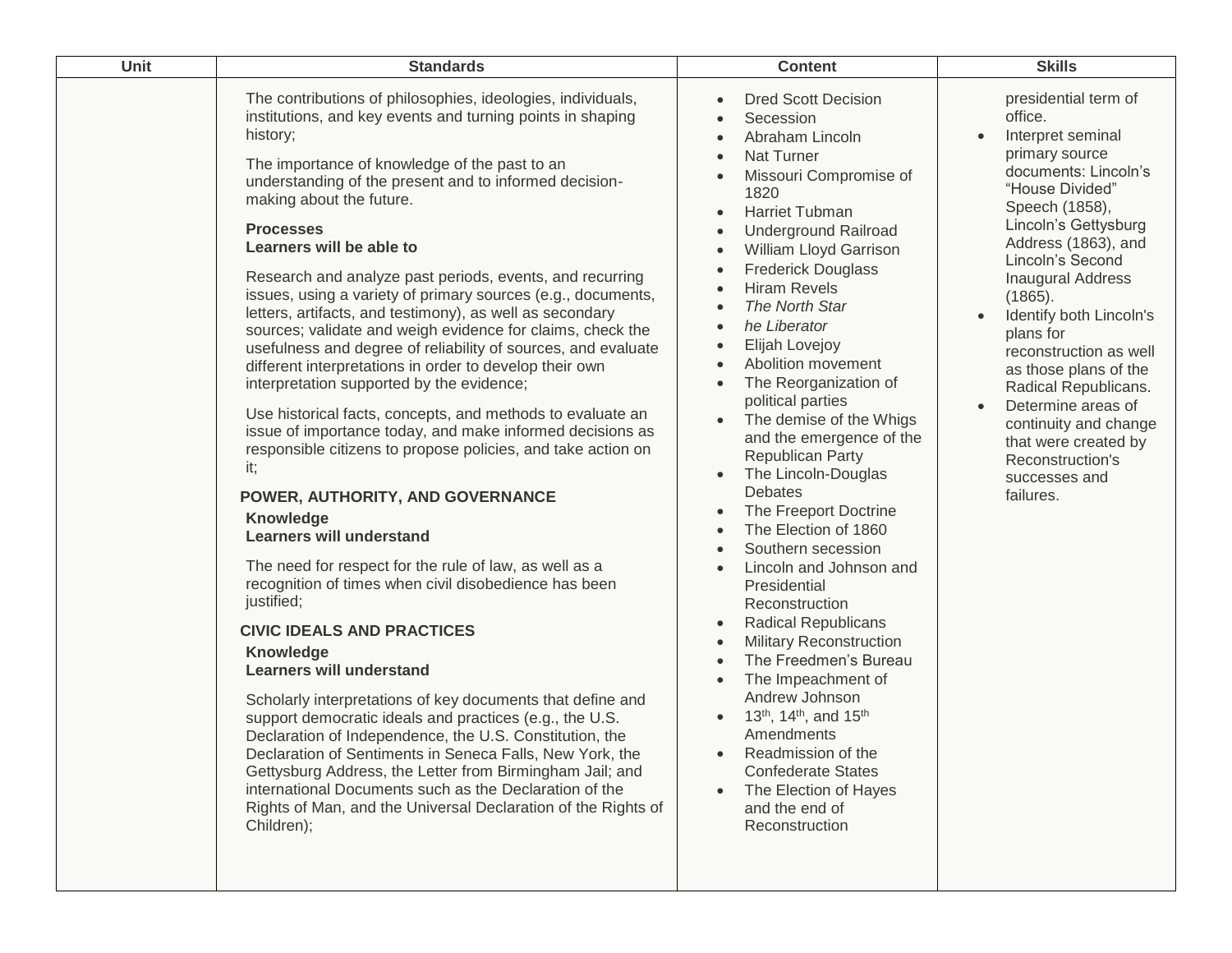| Unit                                                         | <b>Standards</b>                                                                                                                                                                                                                                                                                                                                                                                                                                                                                                                                                                                                                                                                                                                                                                                                                                                                                                                                                                                                                                                                                                                                                                                                                                                                                                                                                                                                                                                                                                                                                                                                                                                                                                                                                                                                                                                                                                                                                                                                | <b>Content</b>                                                                                                                                                                                                                                                                                                                                                                                                                                                                                                                                                                                                                                                                                                                                                                                                                                                                                                                                                                                                                                                                                                                                                                                                                                           | <b>Skills</b>                                                                                                                                                                                                                                                                                                                                                                                                                                                                                                                                                                                                                                                                                                                                                                                                                                                                                                                                                                                            |
|--------------------------------------------------------------|-----------------------------------------------------------------------------------------------------------------------------------------------------------------------------------------------------------------------------------------------------------------------------------------------------------------------------------------------------------------------------------------------------------------------------------------------------------------------------------------------------------------------------------------------------------------------------------------------------------------------------------------------------------------------------------------------------------------------------------------------------------------------------------------------------------------------------------------------------------------------------------------------------------------------------------------------------------------------------------------------------------------------------------------------------------------------------------------------------------------------------------------------------------------------------------------------------------------------------------------------------------------------------------------------------------------------------------------------------------------------------------------------------------------------------------------------------------------------------------------------------------------------------------------------------------------------------------------------------------------------------------------------------------------------------------------------------------------------------------------------------------------------------------------------------------------------------------------------------------------------------------------------------------------------------------------------------------------------------------------------------------------|----------------------------------------------------------------------------------------------------------------------------------------------------------------------------------------------------------------------------------------------------------------------------------------------------------------------------------------------------------------------------------------------------------------------------------------------------------------------------------------------------------------------------------------------------------------------------------------------------------------------------------------------------------------------------------------------------------------------------------------------------------------------------------------------------------------------------------------------------------------------------------------------------------------------------------------------------------------------------------------------------------------------------------------------------------------------------------------------------------------------------------------------------------------------------------------------------------------------------------------------------------|----------------------------------------------------------------------------------------------------------------------------------------------------------------------------------------------------------------------------------------------------------------------------------------------------------------------------------------------------------------------------------------------------------------------------------------------------------------------------------------------------------------------------------------------------------------------------------------------------------------------------------------------------------------------------------------------------------------------------------------------------------------------------------------------------------------------------------------------------------------------------------------------------------------------------------------------------------------------------------------------------------|
| The 1920s and<br>the Great<br><b>Depression</b><br>1920-1939 | <b>NCSS: Social Studies 2010</b><br><b>NCSS: High</b><br><b>CULTURE</b><br>Knowledge<br>Learners will understand<br>"Culture" refers to the socially transmitted behaviors, beliefs,<br>values, traditions, institutions, and ways of living together of a<br>group of people;<br>Concepts such as: beliefs, values, mores, institutions,<br>cohesion, diversity, accommodation, adaptation, assimilation,<br>and dissonance;<br>That culture is an integrated whole that explains the functions<br>and interactions of language, literature, the arts, traditions,<br>beliefs, values, and behavior patterns;<br>How culture develops and changes in ways that allow human<br>societies to address their needs and concerns;<br>That individuals learn the elements of their culture through<br>interpersonal and collective experience.<br>How people from different cultures develop diverse cultural<br>perspectives and frames of reference;<br>That behaviors, values, and beliefs of different cultures can<br>lead to cooperation or pose barriers to cross-cultural<br>understanding;<br>That awareness and knowledge of other cultures is important in<br>a connected society and an interdependent world<br>That the cultural values and beliefs of societies influence their<br>analysis of challenges, and their responses to these<br>challenges.<br>TIME, CONTINUITY, AND CHANGE<br>Knowledge<br>Learners will understand<br>The contributions of philosophies, ideologies, individuals,<br>institutions, and key events and turning points in shaping<br>history;<br>PRODUCTION, DISTRIBUTION, AND CONSUMPTION<br>Knowledge<br>Learners will understand<br>The causes and effects of inflation;<br>The roles of institutions that are designed to support and<br>regulate the economy (e.g., the Federal Reserve, and the<br>World Bank);<br>How factors such as changes in the market, levels of<br>competition, and the rate of employment, cause changes in<br>prices of goods and services; | People, Events, Terms:<br><b>Consumer Price Index</b><br>$\bullet$<br>$(CPI)$ .<br><b>Gross Domestic Product</b><br>$\bullet$<br>$(GDP)$ .<br><b>Nominal Gross Domestic</b><br>$\bullet$<br>Product<br><b>Real Gross Domestic</b><br>$\bullet$<br>Product<br>Laissez-Faire practices in<br>$\bullet$<br>business<br>bull market<br>$\bullet$<br>bear market<br>$\bullet$<br>A. Mitchell Palmer Raids<br>$\bullet$<br>and the First Red Scare<br>Harlem Renaissance<br>$\bullet$<br>Henry Ford<br>$\bullet$<br>Calvin Coolidge<br>$\bullet$<br>Fordney-McCumber Tariff<br>$\bullet$<br>Vladimir Lenin<br>$\bullet$<br><b>Palmer Raids</b><br>$\bullet$<br>Bureau of Investigation<br>$\bullet$<br>(FBI)<br>J. Edgar Hoover<br>$\bullet$<br>Police/Steel Mill,/Coal<br>$\bullet$<br>Miners' Strikes<br>Sacco-Vanzetti Trial<br>$\bullet$<br>National Origins Act of<br>$\bullet$<br>1924<br>Ku Klux Klan<br>$\bullet$<br>Rosewood Massacre<br>$\bullet$<br>19th Amendment<br>$\bullet$<br>Marcus Garvey<br>$\bullet$<br>Booker T. Washington<br>$\bullet$<br>W.E.B. De Bois<br><b>NAACP</b><br><b>Universal Negro</b><br>$\bullet$<br>Improvement League<br>Harlem Renaissance<br>$\bullet$<br>James Weldon Johnson<br><b>Langston Hughes</b><br>$\bullet$ | The students will be able to:<br>Describe the<br>importance of<br>historiography, which<br>includes how historical<br>knowledge is obtained<br>and transmitted, when<br>interpreting events in<br>history<br>Research a variety of<br>$\bullet$<br>primary and secondary<br>sources to identify<br>author, historical<br>significance, audience,<br>and authenticity to<br>understand a historical<br>period<br>Construct timelines to<br>identify the time<br>sequence of historical<br>data<br>Analyze how images,<br>symbols, objects,<br>cartoons, graphs,<br>charts, maps, and<br>artwork may be used<br>to interpret the<br>significance of time<br>periods and events<br>from the past<br>Evaluate the validity,<br>$\bullet$<br>reliability, bias, and<br>authenticity of current<br>events and Internet<br>resources<br>Research case studies<br>to explore social,<br>political, legal, and<br>economic relationships<br>in history<br>Describe various<br>$\bullet$<br>socio-cultural aspects |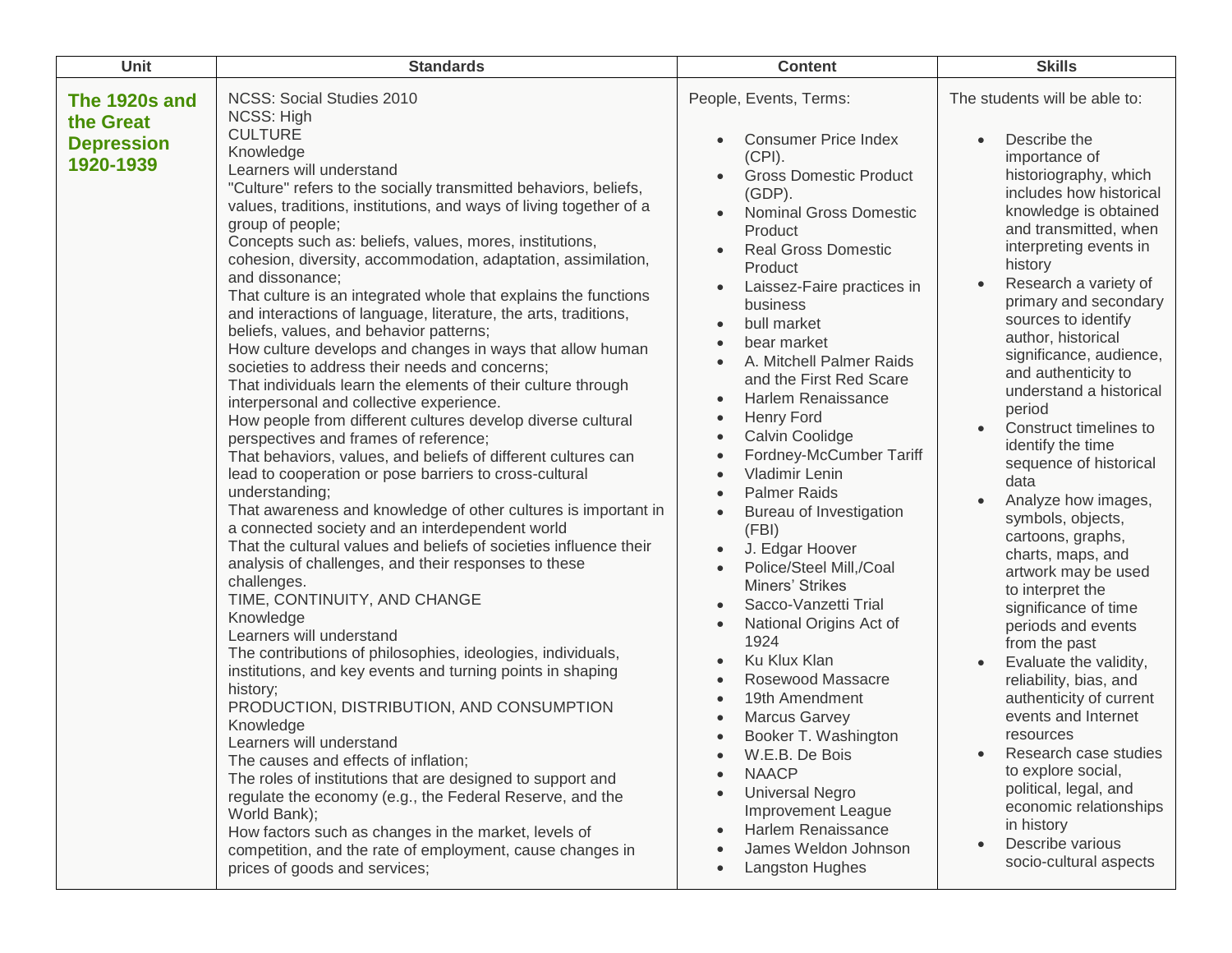| Unit | <b>Standards</b>                                                                                                                                                                                                                                                                                                                               | <b>Content</b>                                                                                                                                                                                                                                                                                                                                                                                                                                                                                                                                                                                                                                                                                                                                                                                                                                                                                                                                                                                                                                                   | <b>Skills</b>                                                                                                                                                                                                                                                                                                                                      |
|------|------------------------------------------------------------------------------------------------------------------------------------------------------------------------------------------------------------------------------------------------------------------------------------------------------------------------------------------------|------------------------------------------------------------------------------------------------------------------------------------------------------------------------------------------------------------------------------------------------------------------------------------------------------------------------------------------------------------------------------------------------------------------------------------------------------------------------------------------------------------------------------------------------------------------------------------------------------------------------------------------------------------------------------------------------------------------------------------------------------------------------------------------------------------------------------------------------------------------------------------------------------------------------------------------------------------------------------------------------------------------------------------------------------------------|----------------------------------------------------------------------------------------------------------------------------------------------------------------------------------------------------------------------------------------------------------------------------------------------------------------------------------------------------|
|      | How interest rates rise and fall in order to maintain a balance<br>between loans and amounts saved; How markets fail, and the<br>government response to these failures;<br>How markets fail, and the government response to these<br>failures;<br>Various measures of national economic health (e.g., GNP,<br>GOP, and the unemployment rate). | Zora Neale Hurston<br>Carter G. Woodson<br><b>Volstead Act</b><br>18th Amendment<br>Al Capone<br>21st Amendment<br><b>Sinclair Lewis</b><br>F. Scott Fitzgerald<br><b>Ernest Hemingway</b><br>$\bullet$<br><b>Teapot Dome Scandal</b><br><b>Scopes Trial</b><br><b>Bessie Smith</b><br>Al Jolson<br>Louis Armstrong<br>Duke Ellington<br>FL Land Boom<br>$\bullet$<br><b>Alfred Dupont</b><br>$\bullet$<br>Marjorie Kinnan Rawlings<br>$\bullet$<br>Depression<br>$\bullet$<br><b>Stock Market Crash</b><br><b>Bank Failure</b><br>$\bullet$<br><b>Federal Reserve</b><br>"Relief, Recovery, and<br>Reform"<br>Columbia Brain Trust<br>First 100 Days<br>$\bullet$<br><b>Social Security</b><br>$\bullet$<br>Okies and Arkies<br>$\bullet$<br>Shantytowns<br>$\bullet$<br>Hoovervilles,<br>$\bullet$<br>Dorothea Lange<br>$\bullet$<br>John Collier<br>Scottsboro Case<br><b>Reconstruction Finance</b><br>Corporation<br>Federal Home Loan Bank<br>Act<br><b>New Deal</b><br>Opposition to the New<br>Deal<br><b>Fireside Chats</b><br><b>Eleanor Roosevelt</b> | of American life<br>including arts,<br>artifacts, literature,<br>education, and<br>publications<br>Define inflation and<br>$\bullet$<br>deflation, and explain<br>the economic effects<br>of each<br>Explain the difference<br>between n Interpret<br>and analyze graphs<br>and charts that depict<br>economic data during<br>the Great Depression |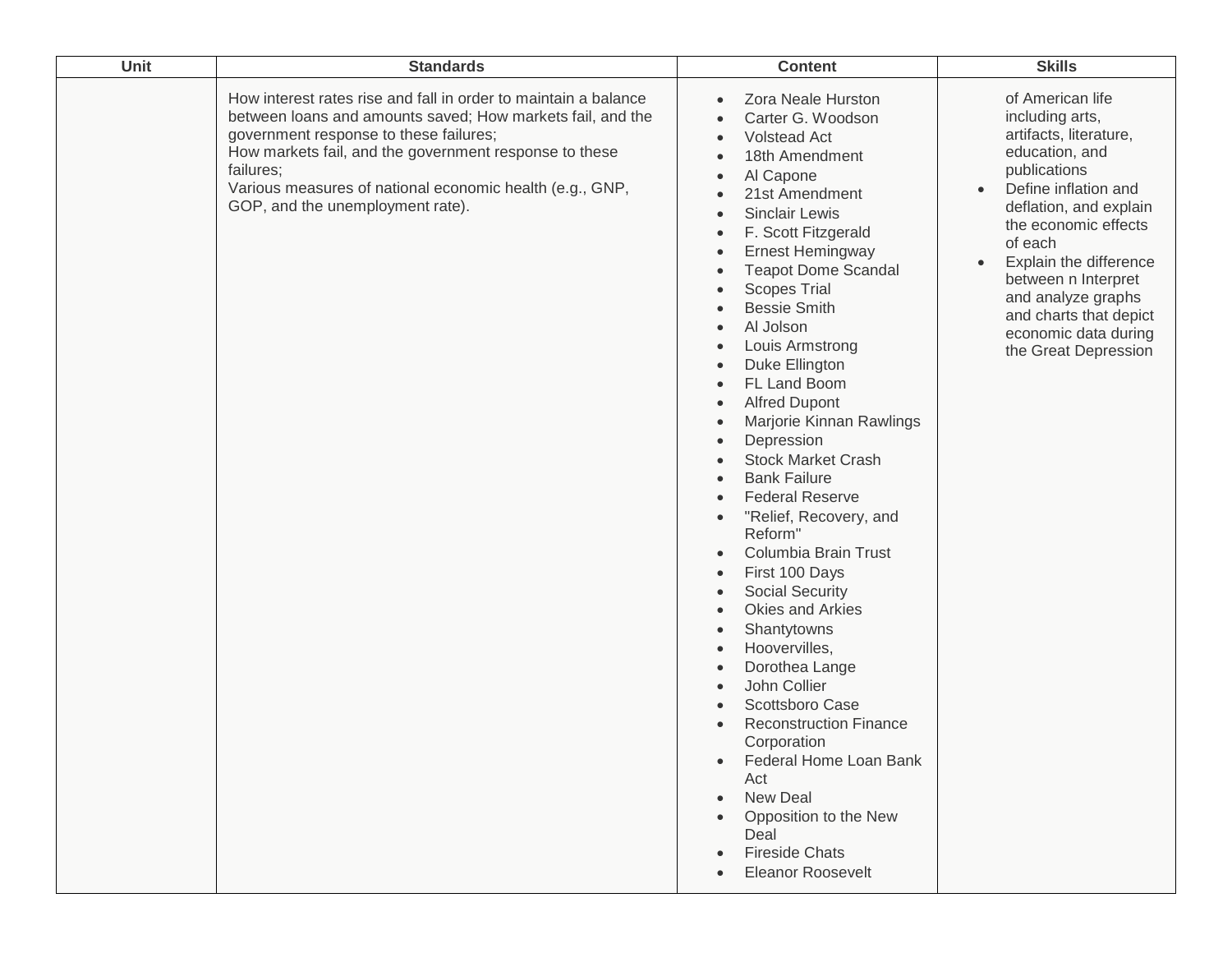| Unit                             | <b>Standards</b>                                                                                                                                                                                                                                                                                                                                                                                                                                                                                                                                                                                                        | <b>Content</b>                                                                                                                                                                                                                                                                                                                                                                                                                                                                                        | <b>Skills</b>                                                                                                                                                                                                                                                                                                                                                 |
|----------------------------------|-------------------------------------------------------------------------------------------------------------------------------------------------------------------------------------------------------------------------------------------------------------------------------------------------------------------------------------------------------------------------------------------------------------------------------------------------------------------------------------------------------------------------------------------------------------------------------------------------------------------------|-------------------------------------------------------------------------------------------------------------------------------------------------------------------------------------------------------------------------------------------------------------------------------------------------------------------------------------------------------------------------------------------------------------------------------------------------------------------------------------------------------|---------------------------------------------------------------------------------------------------------------------------------------------------------------------------------------------------------------------------------------------------------------------------------------------------------------------------------------------------------------|
|                                  |                                                                                                                                                                                                                                                                                                                                                                                                                                                                                                                                                                                                                         | Glass-Steagall Act<br>$\bullet$<br><b>FDIC</b><br><b>Federal Securities Act</b><br><b>SEC</b><br><b>Tennessee Valley</b><br>Authority<br>Agricultural Adjustment<br>Act<br><b>Civilian Conservation</b><br>$\bullet$<br>Corps<br><b>National Industrial</b><br>Recovery Act<br><b>National Recovery</b><br>$\bullet$<br>Administration<br>Mary McLeod Bethune<br>$\bullet$<br>Wagner Act<br>$\bullet$<br>Indian Reorganization<br>Act)<br>Schechter v. United<br><b>States</b><br>Social Security Act |                                                                                                                                                                                                                                                                                                                                                               |
| <b>World War II</b><br>1939-1945 | <b>NCSS: Social Studies 2010</b><br><b>NCSS: High</b><br>POWER, AUTHORITY, AND GOVERNANCE<br><b>Knowledge</b><br><b>Learners will understand</b><br>The ideologies, political cultures, structures, institutions, and<br>processes of political systems that differ from those of the<br>United States, and compare these with the political system of<br>the United States;<br><b>GLOBAL CONNECTIONS</b><br>Knowledge<br><b>Learners will understand</b><br>Global connections are rapidly accelerating across cultures and<br>nations, and can have both positive and negative effects on<br>nations and individuals; | People, Events, Terms:<br><b>FDR's Fireside Chats</b><br>$\bullet$<br><b>Atlantic Charter</b><br>$\bullet$<br>Isolationism<br>$\bullet$<br>Totalitarianism<br>$\bullet$<br>Internationalism<br>$\bullet$<br>Militarism<br>$\bullet$<br>Nationalism<br>$\bullet$<br>Fascism<br>$\bullet$<br>Socialism<br>$\bullet$<br>Communism<br>$\bullet$<br><b>Benito Mussolini</b><br>$\bullet$<br>il duce<br>$\bullet$<br><b>Adolf Hitler</b><br>$\bullet$<br>Führer<br>$\bullet$                                | The students will be able to:<br>Identify how world<br>conflicts may result in<br>a shift in a nation's<br>economic and political<br>priorities<br>Evaluate how<br>international affairs<br>and global politics may<br>be influenced by large<br>scale conflict among<br>nations<br>Examine how the<br>growth of<br>internationalism may<br>lead to increased |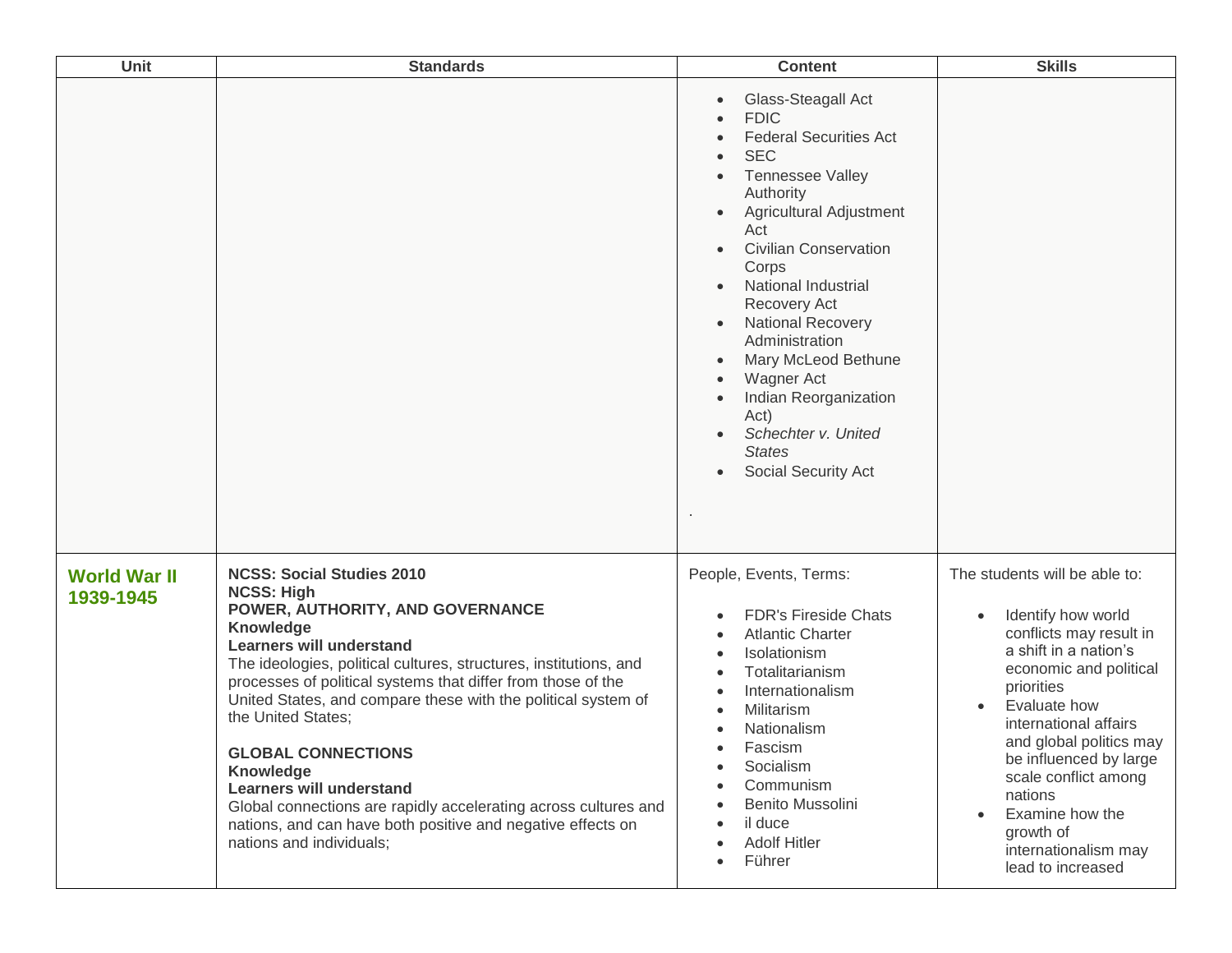| Unit | <b>Standards</b>                                                                                                                                                                                                                                                                                                                                                                                                                                                                                                                                                                                                                                                                                                                                                                                                                     | <b>Content</b>                                                                                                                                                                                                                                                                                                                                                                                                                                                                                                                                                                                                                                                                                                                                                                                                                                                                                                      | <b>Skills</b>                                                                                                                                                                                                                                                                                                                                                                                                                                                                                                                                                                                                                                                                                                                                                                                                                                                                                                                                                                                            |
|------|--------------------------------------------------------------------------------------------------------------------------------------------------------------------------------------------------------------------------------------------------------------------------------------------------------------------------------------------------------------------------------------------------------------------------------------------------------------------------------------------------------------------------------------------------------------------------------------------------------------------------------------------------------------------------------------------------------------------------------------------------------------------------------------------------------------------------------------|---------------------------------------------------------------------------------------------------------------------------------------------------------------------------------------------------------------------------------------------------------------------------------------------------------------------------------------------------------------------------------------------------------------------------------------------------------------------------------------------------------------------------------------------------------------------------------------------------------------------------------------------------------------------------------------------------------------------------------------------------------------------------------------------------------------------------------------------------------------------------------------------------------------------|----------------------------------------------------------------------------------------------------------------------------------------------------------------------------------------------------------------------------------------------------------------------------------------------------------------------------------------------------------------------------------------------------------------------------------------------------------------------------------------------------------------------------------------------------------------------------------------------------------------------------------------------------------------------------------------------------------------------------------------------------------------------------------------------------------------------------------------------------------------------------------------------------------------------------------------------------------------------------------------------------------|
|      | The solutions to global issues may involve individual decisions<br>and actions, but also require national and international<br>approaches (e.g., agreements, negotiations, policies, or laws);<br>Conflict and cooperation among the peoples of the earth<br>influence the division and control of the earth's surface;<br>The actions of people, communities, and nations have both<br>short- and long-term effects on the biosphere and its ability to<br>sustain life;<br>The causes and consequences of various types of global<br>connections;<br>Technological advances can both improve and detract from the<br>quality of life;<br>Individuals, organizations, nations, and international entities<br>can work to increase the positive effects of global connections,<br>and address the negative impacts of global issues. | Francisco Franco<br>Spanish Civil War<br><b>Third Reich</b><br><b>Emperor Hirohito</b><br>Munich Pact<br>Joseph Stalin<br><b>Winston Churchill</b><br>Kellogg-Briand Pact<br><b>Neutrality Acts</b><br>Quarantine Speech<br>Non-Aggression Pact<br>Four Freedoms<br>Lend-Lease Act<br>Pearl Harbor<br><b>Blitzkrieg</b><br>$\bullet$<br><b>Battle of Britain</b><br><b>Chester Nimitz</b><br>Stalingrad<br>D-Day (Operation<br>Overlord)<br>George Patton<br>Battle of the Bulge<br><b>Battle of Midway</b><br>$\bullet$<br>Douglas MacArthur<br>Island hopping<br>Iwo Jima<br>Okinawa<br>Casablanca<br><b>Cairo Conference</b><br><b>Tehran Conference</b><br>Yalta Conference<br>PotsdamConference<br>V-E Day<br>V-J Day<br>Manhattan Project<br>J. Robert Oppenheimer<br>Atomic bomb<br><b>Nuremberg Trials</b><br><b>Tokyo Trials</b><br>Selective Service Act and<br>"Peacetime Draft"<br>War Production Board | responsibilities and<br>financial obligations for<br>individual nations<br>Compare and contrast<br>the reasons for the<br>public's desire for<br>neutrality to FDR's<br>shift to intervention<br>Suggest options for<br>$\bullet$<br>the United States'<br>policies of isolation<br>and appeasement in<br>the 1930's and<br>evaluate the feasibility<br>of each proposed<br>alternative<br>Construct an<br>annotated timeline<br>highlighting the rise of<br>Nazism, Fascism, and<br>the Axis aggression<br>that led to Europe's<br>declaration of war in<br>1939<br>Refine map skills by<br>accurately labeling key<br>regions of aggression<br>in Europe, Africa, and<br>the Pacific, during<br>WWII that Include the<br>Allied Powers and the<br>Axis Powers positions<br>and activity<br>Construct a pictorial<br>timeline of political,<br>social, foreign, and<br>domestic events of<br><b>WWII</b><br>Research and report<br>on the purpose and<br>outcome of major<br>Allied meetings of<br>WWII |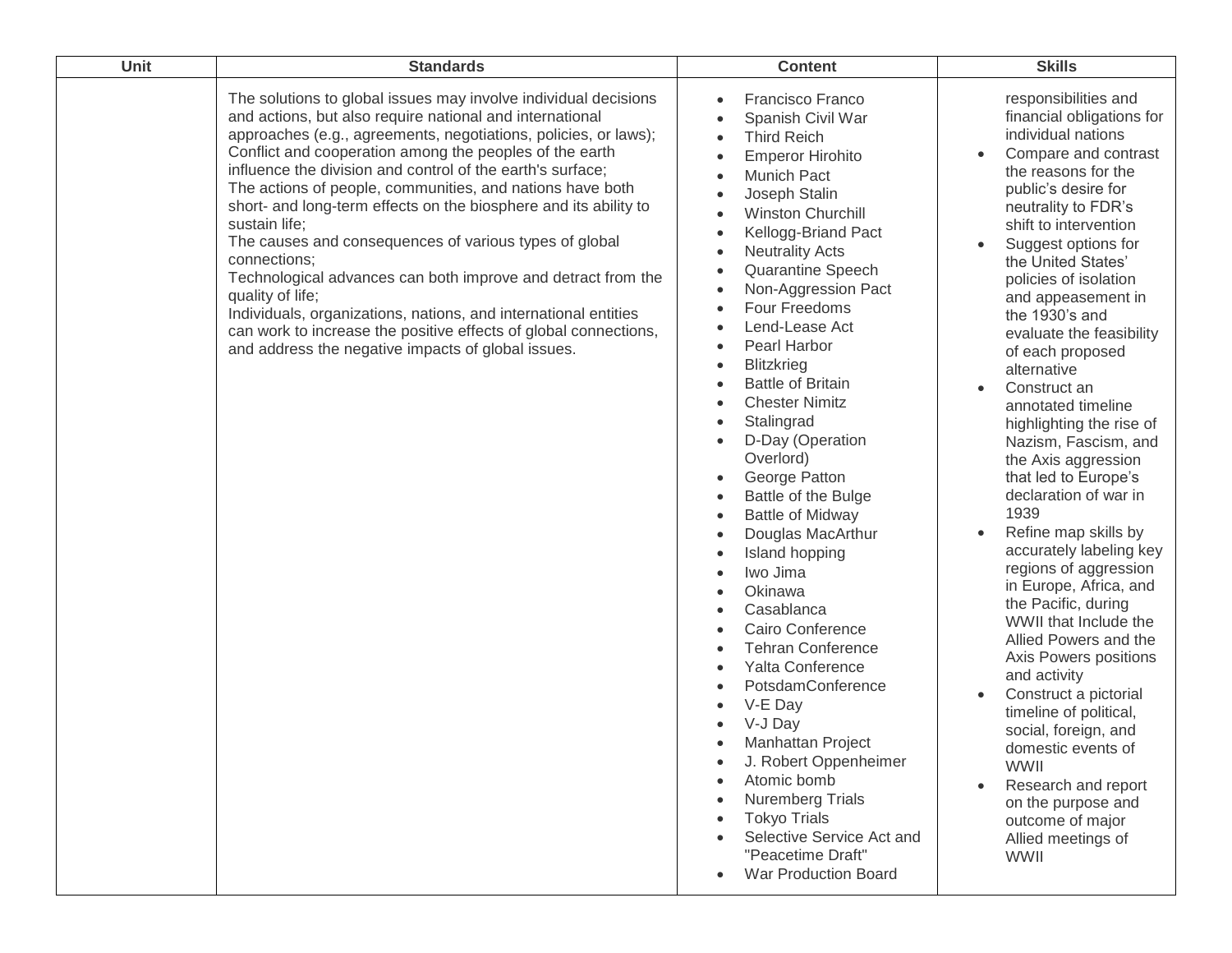| <b>Unit</b>                      | <b>Standards</b>                                                                                                                                                                                                                                                                                                                                                                                                                                                                                                                                                                                        | <b>Content</b>                                                                                                                                                                                                                                                                                                                                                                                                               | <b>Skills</b>                                                                                                                                                                                                                                                                                                                                                                                                                                                     |
|----------------------------------|---------------------------------------------------------------------------------------------------------------------------------------------------------------------------------------------------------------------------------------------------------------------------------------------------------------------------------------------------------------------------------------------------------------------------------------------------------------------------------------------------------------------------------------------------------------------------------------------------------|------------------------------------------------------------------------------------------------------------------------------------------------------------------------------------------------------------------------------------------------------------------------------------------------------------------------------------------------------------------------------------------------------------------------------|-------------------------------------------------------------------------------------------------------------------------------------------------------------------------------------------------------------------------------------------------------------------------------------------------------------------------------------------------------------------------------------------------------------------------------------------------------------------|
|                                  |                                                                                                                                                                                                                                                                                                                                                                                                                                                                                                                                                                                                         | Rationing<br>War bonds<br>G.I. Bill<br>Levittown<br><b>Great Migration</b><br>Rosie the Riveter<br><b>WAACS (Women's Army</b><br><b>Auxiliary Corps)</b><br><b>WAVES</b> (Women<br><b>Accepted for Volunteer</b><br><b>Emergency Service</b><br><b>WASPS (Women Airforce</b><br>Service Pilots)<br>Japanese Internment<br>Korematsu v. United<br>States (1944)                                                               | Use primary sources<br>of the time to debate<br>the course of action<br>that the United States<br>took to end the War in<br>Europe and in the<br>Pacific theatres<br>Evaluate the extent of<br>continuity and change<br>in United States<br>society caused by:<br>working women,<br>northern migration, the<br>baby boom, the growth<br>of suburbs, and the<br>G.I. Bill<br>Research the ways the<br>government<br>intervened with civil<br>liberties during WWII |
| <b>The Cold War</b><br>1947-1991 | <b>NCSS: Social Studies 2010</b><br><b>NCSS: High</b><br>POWER, AUTHORITY, AND GOVERNANCE<br><b>Knowledge</b><br><b>Learners will understand</b><br>The ideologies, political cultures, structures, institutions, and<br>processes of political systems that differ from those of the<br>United States, and compare these with the political system<br>of the United States;<br><b>SCIENCE, TECHNOLOGY, AND SOCIETY</b><br><b>Knowledge</b><br><b>Learners will understand</b><br>Findings in science and advances in technology sometimes<br>create ethical issues that test our standards and values; | People, Events, Terms:<br>Dr. Benjamin Spock<br>Baby boomers<br><b>Truman Doctrine</b><br><b>Marshall Plan</b><br><b>Berlin Crisis</b><br>Geneva Accords of 1954<br>House Un-American<br><b>Activities Committee</b><br><b>Hollywood Blacklist</b><br><b>Fallout Shelters</b><br><b>Alger Hiss</b><br>Julius and Ethel<br>Rosenberg<br><b>National Security Act</b><br>(1947)<br><b>Taft-Hartley Act</b><br><b>Fair Deal</b> | The students will be able to:<br>Analyze the impact of<br>national and world<br>events on the visual<br>and performing arts<br>Identify how civil<br>disobedience may<br>cause conflict while<br>also effecting change<br>Evaluate economic,<br>political, and social<br>developments that<br>lead to a shift in the<br>collective identity of a<br>nation<br>Research how<br>Innovations in<br>communication,<br>transportation, and                             |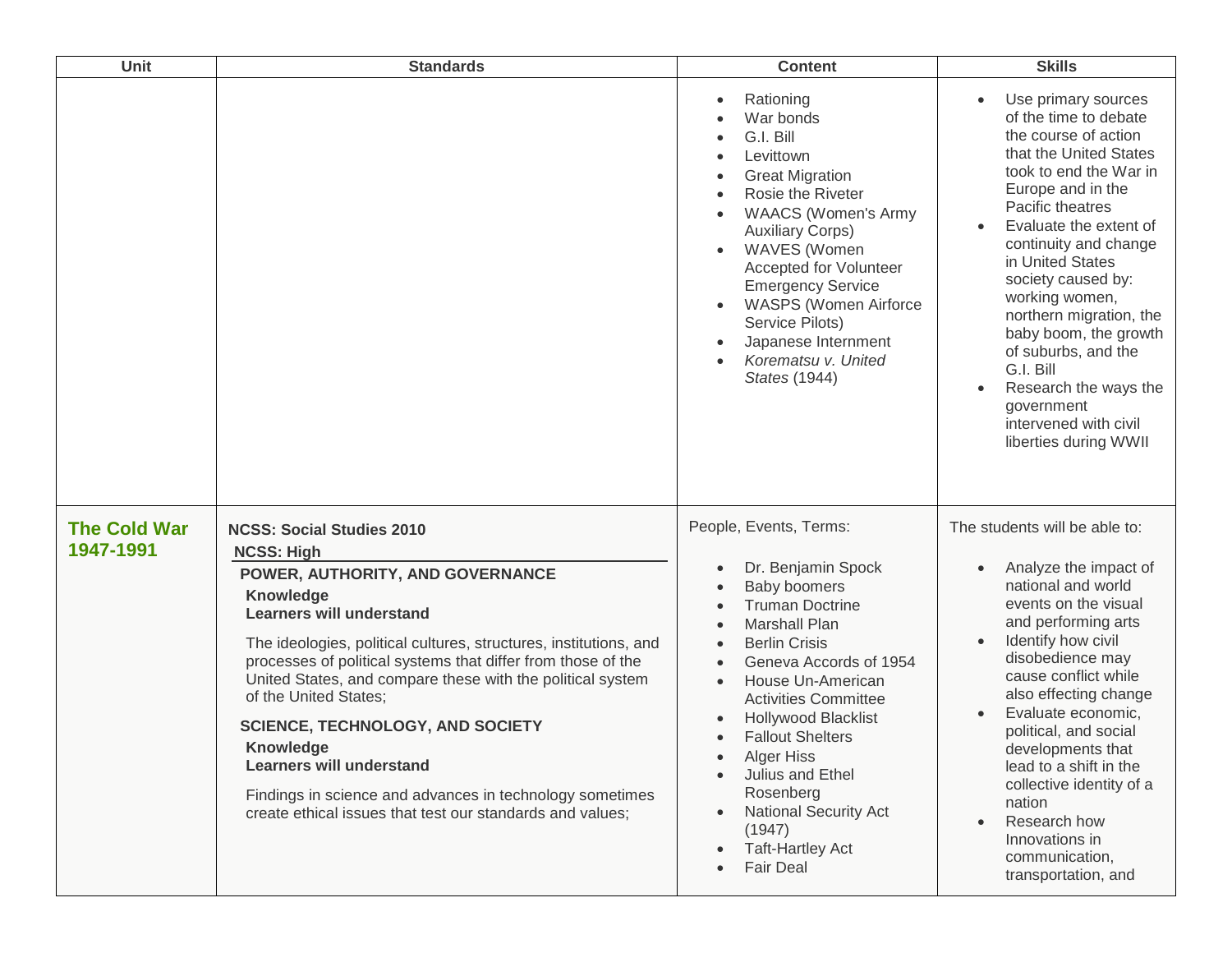| Unit | <b>Standards</b>                                                                                                                                                                                                                                                                                                                                                                                                                                                                                                                                                                                                                                                                                                                                                                                                                                                                                                                                                                                                                                                                      | <b>Content</b>                                                                                                                                                                                                                                                                                                                                                                                                                                                                                                                                                                                                                                                                                                                                                                                                                                                                                                                                                                         | <b>Skills</b>                                                                                                                                                                                                                                                                                                                                                                                                                                                                                                                                                                                                                                            |
|------|---------------------------------------------------------------------------------------------------------------------------------------------------------------------------------------------------------------------------------------------------------------------------------------------------------------------------------------------------------------------------------------------------------------------------------------------------------------------------------------------------------------------------------------------------------------------------------------------------------------------------------------------------------------------------------------------------------------------------------------------------------------------------------------------------------------------------------------------------------------------------------------------------------------------------------------------------------------------------------------------------------------------------------------------------------------------------------------|----------------------------------------------------------------------------------------------------------------------------------------------------------------------------------------------------------------------------------------------------------------------------------------------------------------------------------------------------------------------------------------------------------------------------------------------------------------------------------------------------------------------------------------------------------------------------------------------------------------------------------------------------------------------------------------------------------------------------------------------------------------------------------------------------------------------------------------------------------------------------------------------------------------------------------------------------------------------------------------|----------------------------------------------------------------------------------------------------------------------------------------------------------------------------------------------------------------------------------------------------------------------------------------------------------------------------------------------------------------------------------------------------------------------------------------------------------------------------------------------------------------------------------------------------------------------------------------------------------------------------------------------------------|
|      | <b>GLOBAL CONNECTIONS</b><br>Knowledge<br><b>Learners will understand</b><br>Global connections are rapidly accelerating across cultures<br>and nations, and can have both positive and negative effects<br>on nations and individuals;<br>The solutions to global issues may involve individual<br>decisions and actions, but also require national and<br>international approaches (e.g., agreements, negotiations,<br>policies, or laws);<br>Conflict and cooperation among the peoples of the earth<br>influence the division and control of the earth's surface;<br>The actions of people, communities, and nations have both<br>short- and long-term effects on the biosphere and its ability<br>to sustain life;<br>The causes and consequences of various types of global<br>connections;<br>Technological advances can both improve and detract from<br>the quality of life;<br>Individuals, organizations, nations, and international entities<br>can work to increase the positive effects of global<br>connections, and address the negative impacts of global<br>issues. | AFL-CIO<br>National Highway Act<br>New Left Détente<br>S.A.L.T. I and II<br>C.O.R.E.<br>Brown v. Board of<br>Education, Topeka,<br>Kansas (1954)<br><b>Thurgood Marshall</b><br>Earl Warren<br>Rosa Parks<br>Montgomery bus boycotts<br>Martin Luther King, Jr.<br><b>Little Rock Nine</b><br>National Endowment for<br>the Humanities<br>1968 Democratic National<br>$\bullet$<br>Convention<br>25th Amendment<br>24th Amendment<br>George Wallace<br>James Meredith<br>Civil Rights Act of 1964<br>Voting Rights Act of 1965<br>Malcolm X<br>$\bullet$<br><b>Black Power Movement</b><br>$\bullet$<br><b>Stokely Carmichael</b><br>$\bullet$<br>National Organization for<br>$\bullet$<br>Women<br>Gloria Steinem<br><b>Phyllis Schlafly</b><br>$\bullet$<br><b>Equal Rights Amendment</b><br>Roe v. Wade (1973)<br>Stonewall Riots of 1969<br>César Chávez<br>American Indian<br>Movement (AIM)<br><b>Environmental Protection</b><br>Agency<br>Vietnam War<br>Ho Chi Minh Vietcong | industry may influence<br>changes in<br>government, leading to<br>new policies and<br>practices.<br>Analyze the visual<br>$\bullet$<br>images of the Vietnam<br>War years and cite<br>evidence of the impact<br>the media had on<br>American society.<br>Create multimedia<br>$\bullet$<br>presentations on the<br>Cold War from the<br>time period after<br>Vietnam through the<br>decline of the Soviet<br>Union which chronicle<br>major foreign policy<br>events in this period.<br>Compare and contrast<br>apartheid in South<br>Africa to what<br>happened in the<br><b>United States during</b><br>segregation and the<br>civil rights movements. |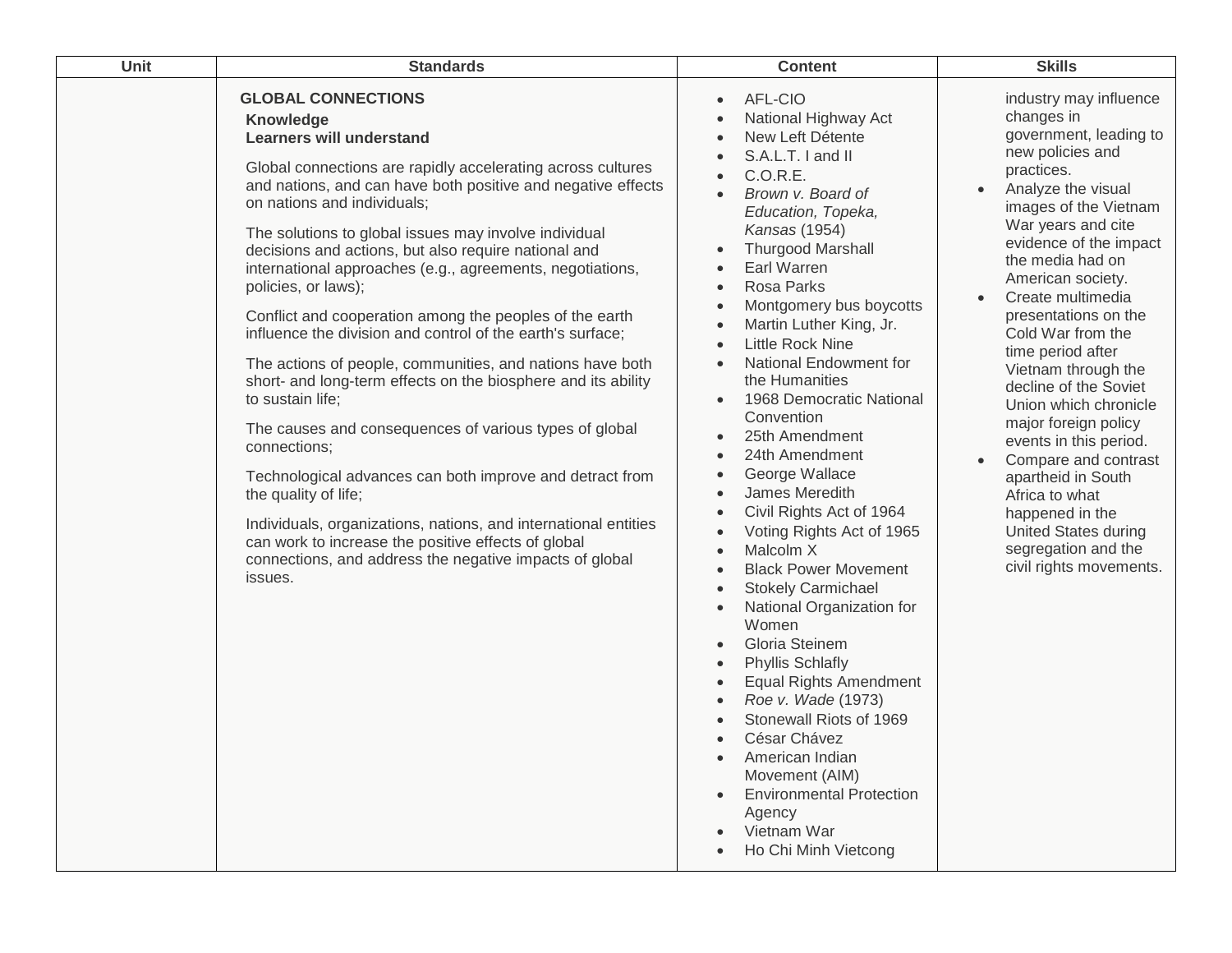| Unit | <b>Standards</b> | <b>Content</b>                                                                                                                                                                                                                                                                                                                                                                                                                                                                                                                                                                                                                                                                                                                                                                                                                                                                                                                                                                                                                                                                                                                                                   | <b>Skills</b> |
|------|------------------|------------------------------------------------------------------------------------------------------------------------------------------------------------------------------------------------------------------------------------------------------------------------------------------------------------------------------------------------------------------------------------------------------------------------------------------------------------------------------------------------------------------------------------------------------------------------------------------------------------------------------------------------------------------------------------------------------------------------------------------------------------------------------------------------------------------------------------------------------------------------------------------------------------------------------------------------------------------------------------------------------------------------------------------------------------------------------------------------------------------------------------------------------------------|---------------|
|      |                  | The Army of the Republic<br>$\bullet$<br>of Vietnam Gulf of Tonkin<br>Resolution<br><b>Operation Rolling</b><br>$\bullet$<br>Thunder<br>Robert McNamara<br>$\bullet$<br><b>General William</b><br>$\bullet$<br>Westmoreland<br>Selective Service System<br>$\bullet$<br>My Lai Incident<br>$\bullet$<br>Vietnamization<br>$\bullet$<br>Cambodia<br>Laos<br>$\bullet$<br>Pentagon Papers<br>$\bullet$<br>New York Times v. United<br>$\bullet$<br>States (1971)<br>26th Amendment<br>$\bullet$<br>Paris Peace Accords<br>$\bullet$<br>War Powers Act (1973)<br>$\bullet$<br>Fall of Saigon, 1975<br>$\bullet$<br>Sputnik<br>$\bullet$<br><b>NASA National</b><br><b>Defense Education Act</b><br>$\bullet$<br>Space Programs<br>$\bullet$<br>John Glenn<br>Neil Armstrong<br>$\bullet$<br>Silicon Valley<br>$\bullet$<br>Watergate<br>$\bullet$<br>Stagflation<br>$\bullet$<br>WIN (Ford)<br>Yom Kippur War<br>Yasser Arafat<br>Helsinki Accords<br>Jimmy Carter<br>Camp David Accords<br>$\bullet$<br>Anwar el-Sadat<br>Menachem Begin<br>Shah of Iran<br>Ayatollah Khomeini<br>Iranian Hostage Crisis<br>Three Mile Island<br>$\bullet$<br>Department of Energy |               |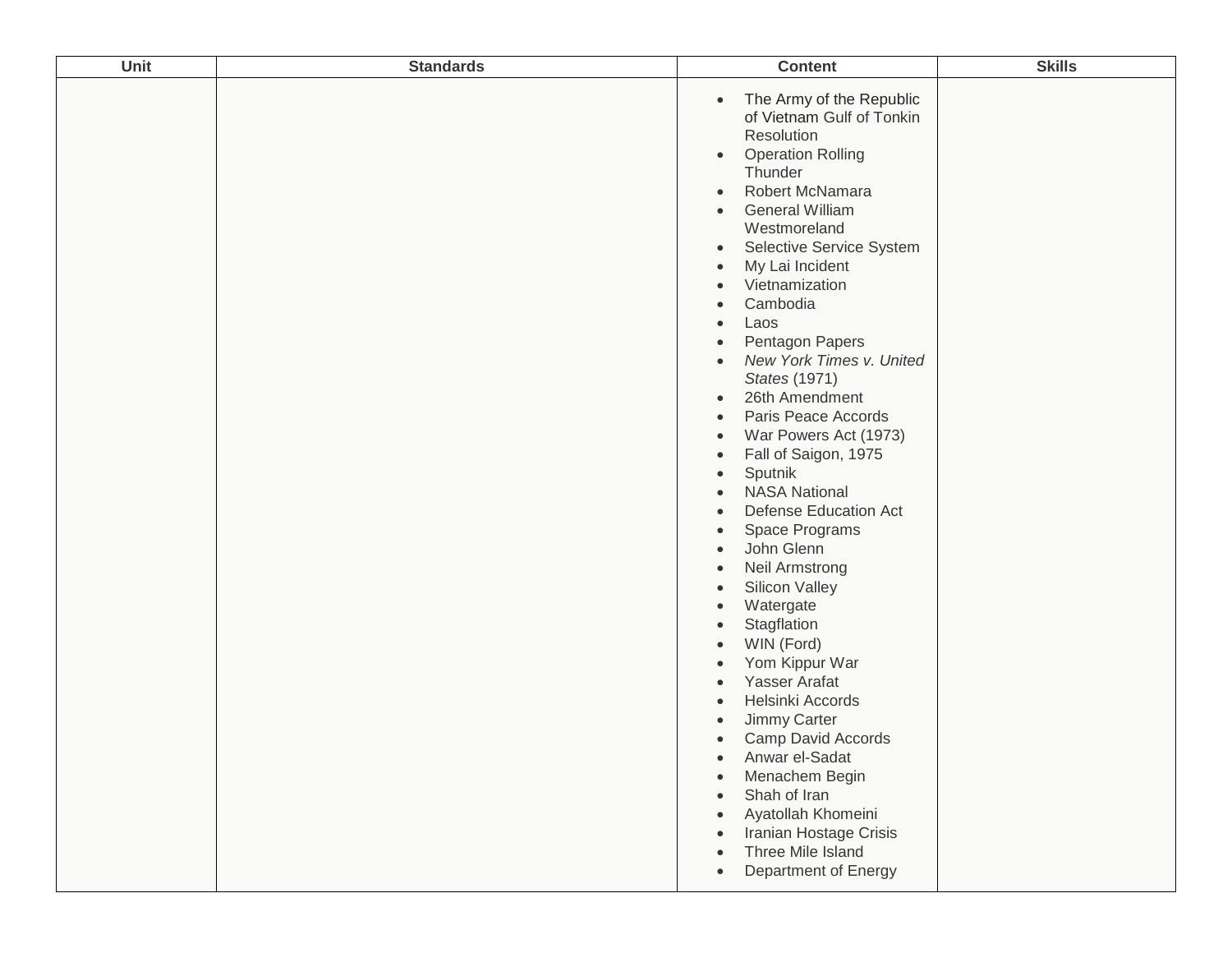| <b>Unit</b>                            | <b>Standards</b>                                                                                                                                                                                                                                                                                                                                                                                                                                                                                                                                                                                                                                                                                                                     | <b>Content</b>                                                                                                                                                                                                                                                                                                                                                                                                                                                                                                                                                                                                     | <b>Skills</b>                                                                                                                                                                                                                                                                                                                                            |
|----------------------------------------|--------------------------------------------------------------------------------------------------------------------------------------------------------------------------------------------------------------------------------------------------------------------------------------------------------------------------------------------------------------------------------------------------------------------------------------------------------------------------------------------------------------------------------------------------------------------------------------------------------------------------------------------------------------------------------------------------------------------------------------|--------------------------------------------------------------------------------------------------------------------------------------------------------------------------------------------------------------------------------------------------------------------------------------------------------------------------------------------------------------------------------------------------------------------------------------------------------------------------------------------------------------------------------------------------------------------------------------------------------------------|----------------------------------------------------------------------------------------------------------------------------------------------------------------------------------------------------------------------------------------------------------------------------------------------------------------------------------------------------------|
|                                        |                                                                                                                                                                                                                                                                                                                                                                                                                                                                                                                                                                                                                                                                                                                                      | <b>National Energy Act</b><br>$\bullet$<br><b>Strategic Defense</b><br>Initiative (Star Wars)<br><b>Regents of the University</b><br>of California v. Bakke<br>(1978)<br>Ronald Reagan<br>The New Right<br>$\bullet$<br>Jerry Falwell<br>$\bullet$<br>Iran-Contra Affair<br>$\bullet$<br><b>Mikhail Gorbachev</b><br>$\bullet$<br><b>INF Treaty</b><br>$\bullet$<br>Fall of the Berlin Wall<br>$\bullet$<br><b>Tiananmen Square</b><br>Nelson Mandela<br>$\bullet$<br>Saddam Hussein<br>Persian Gulf War<br>$\bullet$<br><b>Operation Desert Shield</b><br>$\bullet$<br><b>Operation Desert Storm</b><br>$\bullet$ |                                                                                                                                                                                                                                                                                                                                                          |
| <b>America 1980-</b><br><b>Present</b> | <b>NCSS: Social Studies 2010</b><br><b>NCSS: High</b><br><b>CULTURE</b><br>Knowledge<br><b>Learners will understand</b><br>"Culture" refers to the socially transmitted behaviors, beliefs,<br>values, traditions, institutions, and ways of living together of a<br>group of people;<br>Concepts such as: beliefs, values, mores, institutions,<br>cohesion, diversity, accommodation, adaptation, assimilation,<br>and dissonance;<br>That culture is an integrated whole that explains the functions<br>and interactions of language, literature, the arts, traditions,<br>beliefs, values, and behavior patterns;<br>How culture develops and changes in ways that allow human<br>societies to address their needs and concerns; | People, Events, Terms:<br><b>Modern Globalization</b><br>$\bullet$<br>New Federalism<br>$\bullet$<br>New Right Coalition<br>$\bullet$<br>Jerry Falwell<br>$\bullet$<br>Reagan's Brandenburg<br>$\bullet$<br>Gate Speech<br>Graying of America<br>$\bullet$<br>New Democrat<br>$\bullet$<br>Immigration Policy Act<br>Title IX<br>$\bullet$<br><b>Geraldine Ferraro</b><br>$\bullet$<br>William Rehnquist<br>Sandra Day O'Connor<br>$\bullet$                                                                                                                                                                       | The students will be able to:<br>Research how the<br><b>United States</b><br>transitioned to a new<br>century filled with<br>challenges and<br>possibilities as a<br>leader in global<br>political affairs.<br>Identify the nation's<br>renewed ideological<br>and cultural debates<br>that sought to redefine<br>U.S. foreign policy on<br>immigration. |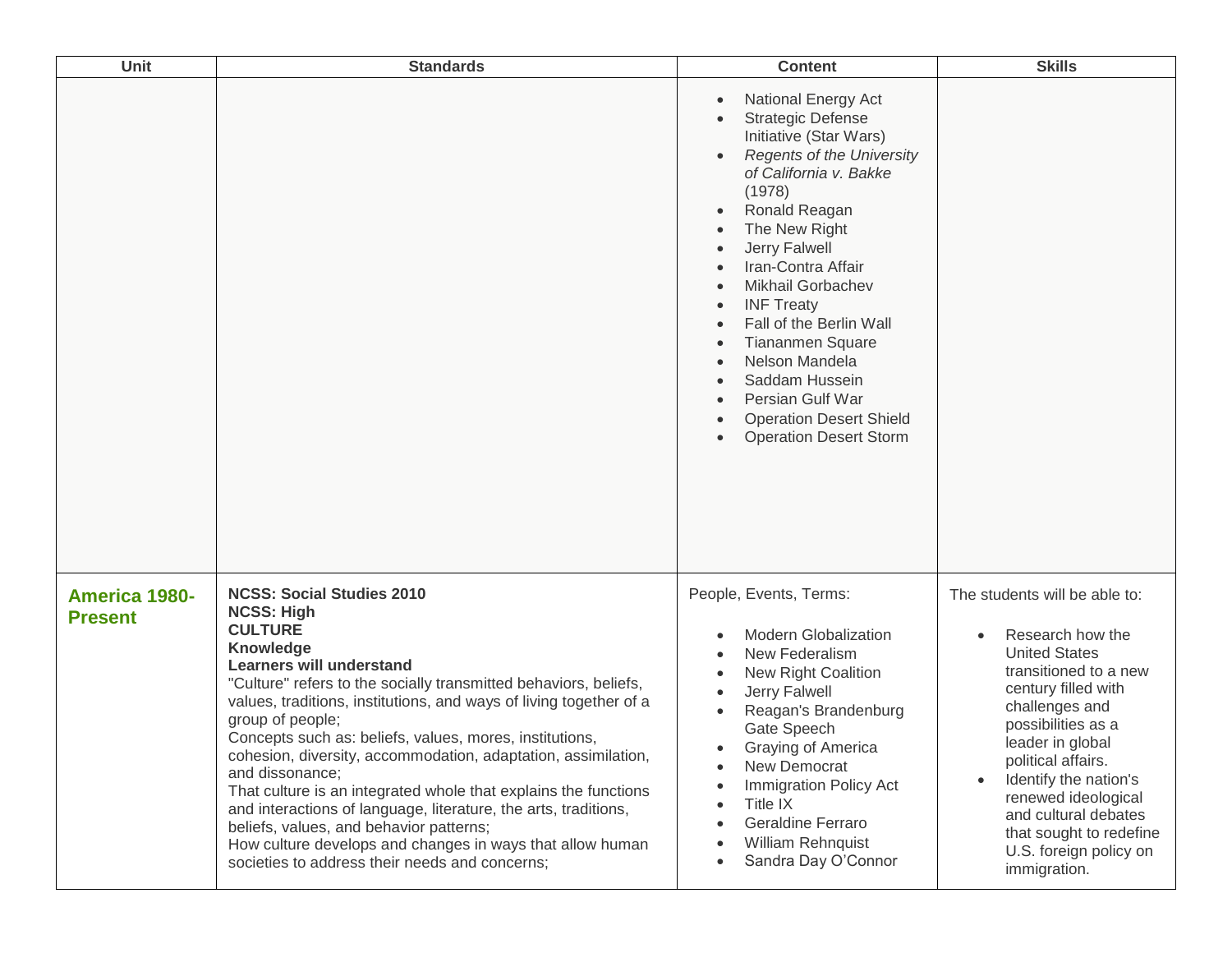| Unit | <b>Standards</b>                                                                                                                                                                                                                                                                                                                                                                                                                                                                                                                                                                                                                                                                                                                                                                                                                                                                                                                                                                                                                                                                                                                                                                                                                                                                                                                                                                                                                                                                                                                                                                                                                                                                                                                                                                                                                                                                                                                                                                                                                                                                     | <b>Content</b>                                                                                                                                                                                                                                                                                                                                                                                                                                                                                                                                                                                                                                                                                                                                                                                                                                                                                                                                                                                                                                                                                                                   | <b>Skills</b>                                                                                                                                                                                                                                                                                                                                                                                                                                                                                                                                                                                                                                                                                                                                                                                                                                                                                                                                         |
|------|--------------------------------------------------------------------------------------------------------------------------------------------------------------------------------------------------------------------------------------------------------------------------------------------------------------------------------------------------------------------------------------------------------------------------------------------------------------------------------------------------------------------------------------------------------------------------------------------------------------------------------------------------------------------------------------------------------------------------------------------------------------------------------------------------------------------------------------------------------------------------------------------------------------------------------------------------------------------------------------------------------------------------------------------------------------------------------------------------------------------------------------------------------------------------------------------------------------------------------------------------------------------------------------------------------------------------------------------------------------------------------------------------------------------------------------------------------------------------------------------------------------------------------------------------------------------------------------------------------------------------------------------------------------------------------------------------------------------------------------------------------------------------------------------------------------------------------------------------------------------------------------------------------------------------------------------------------------------------------------------------------------------------------------------------------------------------------------|----------------------------------------------------------------------------------------------------------------------------------------------------------------------------------------------------------------------------------------------------------------------------------------------------------------------------------------------------------------------------------------------------------------------------------------------------------------------------------------------------------------------------------------------------------------------------------------------------------------------------------------------------------------------------------------------------------------------------------------------------------------------------------------------------------------------------------------------------------------------------------------------------------------------------------------------------------------------------------------------------------------------------------------------------------------------------------------------------------------------------------|-------------------------------------------------------------------------------------------------------------------------------------------------------------------------------------------------------------------------------------------------------------------------------------------------------------------------------------------------------------------------------------------------------------------------------------------------------------------------------------------------------------------------------------------------------------------------------------------------------------------------------------------------------------------------------------------------------------------------------------------------------------------------------------------------------------------------------------------------------------------------------------------------------------------------------------------------------|
|      | That individuals learn the elements of their culture through<br>interpersonal and collective experience.<br>How people from different cultures develop diverse cultural<br>perspectives and frames of reference;<br>That behaviors, values, and beliefs of different cultures can<br>lead to cooperation or pose barriers to cross-cultural<br>understanding;<br>That awareness and knowledge of other cultures is important in<br>a connected society and an interdependent world<br>That the cultural values and beliefs of societies influence their<br>analysis of challenges, and their responses to these<br>challenges.<br>TIME, CONTINUITY, AND CHANGE<br><b>Knowledge</b><br><b>Learners will understand</b><br>The impact across time and place of key historical forces, such<br>as nationalism, imperialism, globalization, leadership,<br>revolution, wars, concepts of rights and responsibilities, and<br>religion;<br>Different interpretations of the influences of social, geographic,<br>economic, and cultural factors on the history of local areas,<br>states, nations, and the world;<br>The contributions of philosophies, ideologies, individuals,<br>institutions, and key events and turning points in shaping<br>history;<br>The importance of knowledge of the past to an understanding<br>of the present and to informed decision-making about the<br>future.<br>PEOPLE, PLACES, AND ENVIRONMENTS<br>Knowledge<br><b>Learners will understand</b><br>The theme of people, places, and environments involves the<br>study of the relationships between human populations in<br>different locations and regional and global geographic<br>phenomena, such as landforms, soils, climate, vegetation, and<br>natural resources;<br>Concepts such as: location, physical and human characteristics<br>of national and global regions in the past and present, and the<br>interactions of humans with the environment;<br>Consequences of changes in regional and global physical<br>systems, such as seasons, climate, and weather, and the water<br>cycle; | Flag burning<br>$\bullet$<br><b>Clarence Thomas</b><br>Americans with<br>$\bullet$<br><b>Disabilities Act</b><br>Supply-Side economics<br>$\bullet$<br>(Reagonomics)<br>"Trickle-down" theory<br>$\bullet$<br>Airline deregulation<br>$\bullet$<br>Challenger<br>$\bullet$<br><b>NAFTA</b><br><b>NASDAQ</b><br><b>Ross Perot</b><br><b>Bill Clinton</b><br>Al Gore<br>$\bullet$<br>Newt Gingrich<br>$\bullet$<br>"Contract with America"<br>Nelson Mandela<br>$\bullet$<br><b>Operation Restore Hope</b><br>$\bullet$<br>Yasir Arafat<br>$\bullet$<br><b>Yitzhak Rabin</b><br>$\bullet$<br><b>Welfare Reform</b><br>"Three Strikes and You're<br>Out"<br><b>Balanced Budget</b><br>$\bullet$<br>"Gridlock" with Congress<br>Women in Volunteer<br>$\bullet$<br><b>Limited Combat</b><br>"Don't ask, don't tell"<br>$\bullet$<br>policy toward gays in the<br>military, 1994<br>Bomb explosion destroys<br>Oklahoma Federal<br>building, 1995<br>Family and Medical Leave<br>Act<br>NAFTA (North American<br>Free Trade Agreement)-<br>Canada, USA, Mexico<br>War in Kosovo<br>Joe Lieberman<br>John McCain<br><b>Millennials</b> | Explain how the<br>$\bullet$<br>United States adapted<br>to economic<br>globalization.<br>Evaluate the positive<br>and negative effects of<br>globalization.<br>Assess the impact that<br>changes in science<br>and technology made<br>in the nation's culture<br>and economy.<br>Assess how new<br>technologies impact<br>businesses and<br>industries ability to<br>grow and compete in<br>domestic and foreign<br>arenas.<br>Analyze significant<br>technological,<br>economic, and<br>demographic changes<br>that came to define the<br>nation's identity in the<br>21st Century.<br>Identify new<br>challenges to U.S.<br>leadership which<br>forced the nation to<br>redefine its foreign<br>policy and role in the<br>world as it addressed<br>the advent of<br>international terrorism.<br>Assess the political<br>and economic impact<br>of the nation's aging<br>population<br>Speculate the impact<br>of computer-driven<br>automation and |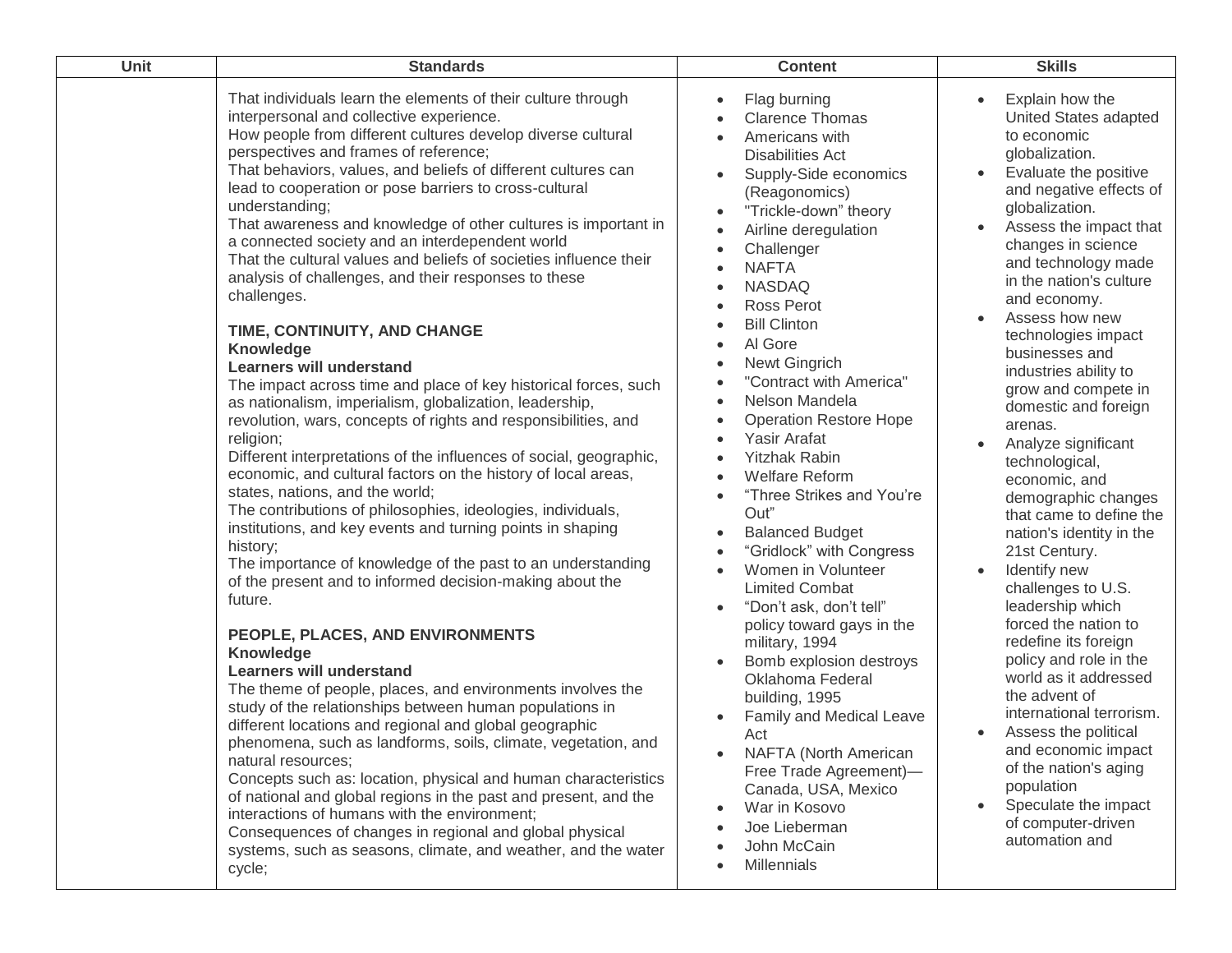| Unit | <b>Standards</b>                                                                                                                                                                                                                                                                                                                                                                                                                                                                                                                                                                                                                                                                                                                                                                                                                                                                                                                                                                                                                                                                                                                                                                                                                                                                                                                                                                                                                                                                                                                                                                                                                                                                                                                                                                                                                                                                                                                                                                    | <b>Content</b>                                                                                                                                                                                                                                                                                                                                                                                                                                                                                                                                                                                                                                                                                                                                                                                        | <b>Skills</b>                                                                                                                                                                                                                                                                                                                                                                                                                                                    |
|------|-------------------------------------------------------------------------------------------------------------------------------------------------------------------------------------------------------------------------------------------------------------------------------------------------------------------------------------------------------------------------------------------------------------------------------------------------------------------------------------------------------------------------------------------------------------------------------------------------------------------------------------------------------------------------------------------------------------------------------------------------------------------------------------------------------------------------------------------------------------------------------------------------------------------------------------------------------------------------------------------------------------------------------------------------------------------------------------------------------------------------------------------------------------------------------------------------------------------------------------------------------------------------------------------------------------------------------------------------------------------------------------------------------------------------------------------------------------------------------------------------------------------------------------------------------------------------------------------------------------------------------------------------------------------------------------------------------------------------------------------------------------------------------------------------------------------------------------------------------------------------------------------------------------------------------------------------------------------------------------|-------------------------------------------------------------------------------------------------------------------------------------------------------------------------------------------------------------------------------------------------------------------------------------------------------------------------------------------------------------------------------------------------------------------------------------------------------------------------------------------------------------------------------------------------------------------------------------------------------------------------------------------------------------------------------------------------------------------------------------------------------------------------------------------------------|------------------------------------------------------------------------------------------------------------------------------------------------------------------------------------------------------------------------------------------------------------------------------------------------------------------------------------------------------------------------------------------------------------------------------------------------------------------|
|      | The causes and impact of resource management, as reflected<br>in land use, settlement patterns, and ecosystem changes<br>The cultural diffusion of customs and ideas<br>The social and economic effects of environmental changes and<br>crises resulting from phenomena such as floods, storms, and<br>drought;<br>Factors that contribute to cooperation and conflict among<br>peoples of the nation and world, including language, religion,<br>and political beliefs.<br>The use of a variety of maps, globes, graphic representations,<br>and geospatial technologies to help investigate spatial<br>relations, resources, and population density and distribution,<br>and changes in these phenomena over time.<br>INDIVIDUAL DEVELOPMENT AND IDENTITY<br>Knowledge<br><b>Learners will understand</b><br>The theme of individual development and identity helps us<br>know about different theories explaining individual development<br>and identity;<br>Concepts drawn from the behavioral sciences of psychology,<br>sociology, and anthropology, such as: identity, development,<br>personality, motivation, perception, and group membership;<br>That complex and varied interactions among individuals,<br>groups, cultures, and nations contribute to the dynamic nature<br>of personal identity;<br>The variety of factors that contribute to and harm the mental<br>health of individuals;<br>That each individual has personal connections to time and<br>place.<br>POWER, AUTHORITY, AND GOVERNANCE<br>Knowledge<br><b>Learners will understand</b><br>Fundamental principles of American constitutional democracy<br>(including those of the U.S. Constitution, popular sovereignty,<br>the rule of law, separation of powers, checks and balances,<br>minority rights, the separation of church and state, and<br>Federalism);<br>Fundamental values of constitutional democracy (e.g., the<br>common good, liberty, justice, equality, and individual dignity); | No Child Left Behind<br>$\bullet$<br>Al-Quaeda<br>Osama bin Laden<br>$\bullet$<br>September 11, 2001<br>$\bullet$<br>Patriot Act<br>$\bullet$<br><b>Colin Powell</b><br>George W. Bush<br>$\bullet$<br><b>World Trade Center</b><br><b>Taliban Regime</b><br>$\bullet$<br>Afghanistan<br>War with Iraq<br>$\bullet$<br>Department of Homeland<br>$\bullet$<br>Security<br>Pre-emptive strikes<br>$\bullet$<br><b>Bush Doctrine</b><br>"Axis of Evil"<br><b>Education reform</b><br>Health care reform<br>$\bullet$<br>Afghanistan and Iraq<br>$\bullet$<br>Wars<br>American Recovery and<br>$\bullet$<br>Reinvestment Act of 2009<br>(ARRA)<br>"Obamanomics"<br>$\bullet$<br>The Tea Party Movement<br>Lilly Ledbetter Fair Pay<br>Act of 2009<br>Sonia Sotomayor<br>Affordable Care Act<br>Obamacare | artificial intelligence on<br>the nation.<br>Compare and contrast<br>$\bullet$<br>the values and social<br>attitudes between the<br>generations of baby<br>boomers and what has<br>become known as<br>Generation X.<br>Respond to what it<br>means to be a<br>"millennial."<br>Explain major partisan<br>alignments regarding<br>domestic matters that<br>concern reform in the<br>areas of healthcare,<br>education, national<br>defense, and foreign<br>trade. |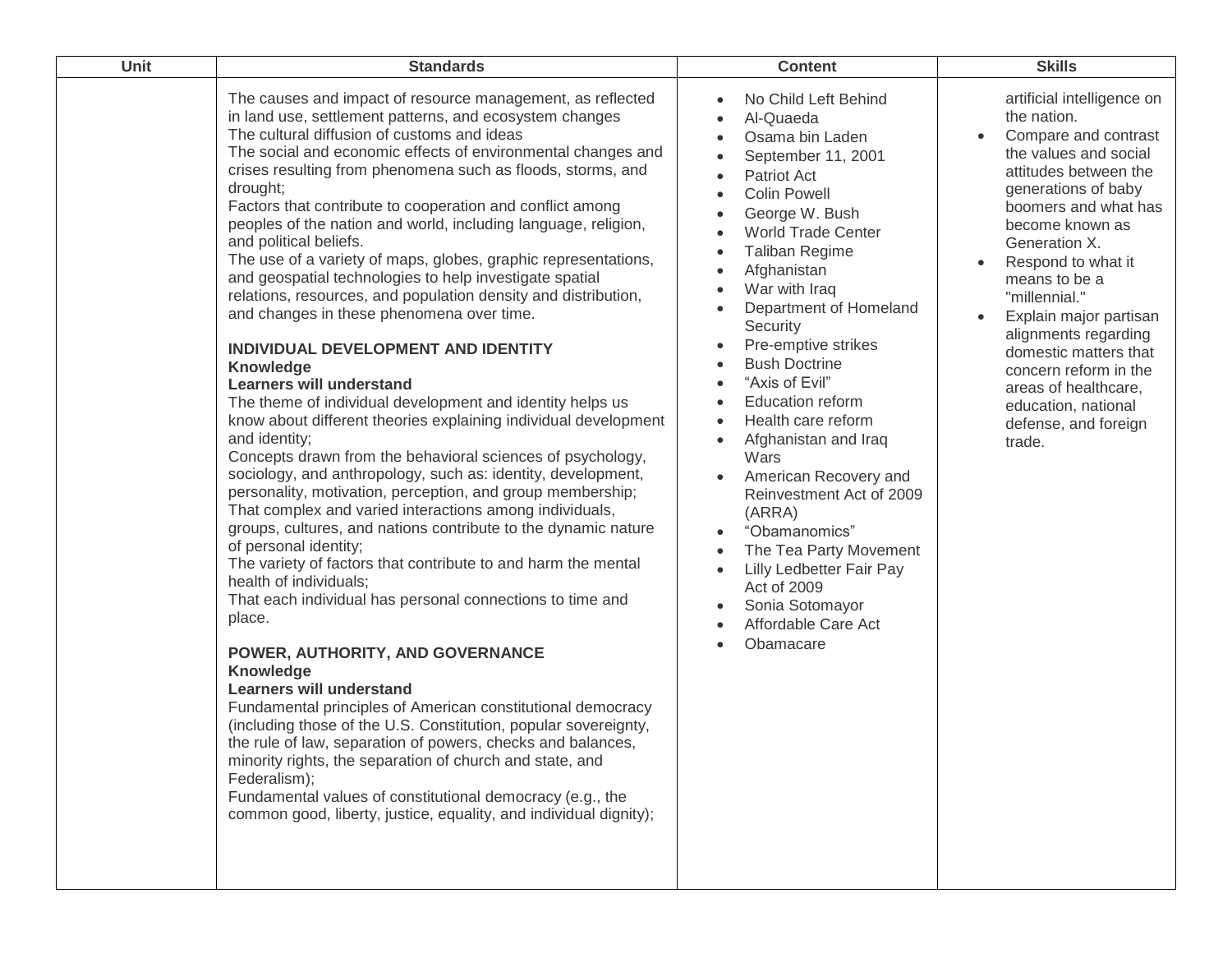| <b>Unit</b> | <b>Standards</b>                                                                                                                                                                                                                                                                                                                                                                                                                                                                                                                                                                                                                                                                                                                                                                                                                                                                                                                                                                                                                                                                                        | <b>Content</b> | <b>Skills</b> |
|-------------|---------------------------------------------------------------------------------------------------------------------------------------------------------------------------------------------------------------------------------------------------------------------------------------------------------------------------------------------------------------------------------------------------------------------------------------------------------------------------------------------------------------------------------------------------------------------------------------------------------------------------------------------------------------------------------------------------------------------------------------------------------------------------------------------------------------------------------------------------------------------------------------------------------------------------------------------------------------------------------------------------------------------------------------------------------------------------------------------------------|----------------|---------------|
|             | PRODUCTION, DISTRIBUTION, AND CONSUMPTION<br><b>Knowledge</b><br>Learners will understand<br>The causes and effects of inflation;<br>Entrepreneurial decisions are influenced by factors such as<br>supply and demand, government regulatory policy, and the<br>economic climate;<br>The roles of institutions that are designed to support and<br>regulate the economy (e.g., the Federal Reserve, and the<br>World Bank);<br>How factors such as changes in the market, levels of<br>competition, and the rate of employment, cause changes in<br>prices of goods and services;<br>How interest rates rise and fall in order to maintain a balance<br>between loans and amounts saved; How markets fail, and the<br>government response to these failures;<br>How markets fail, and the government response to these<br>failures;<br>Various measures of national economic health (e.g., GNP,<br>GOP, and the unemployment rate).<br><b>SCIENCE, TECHNOLOGY, AND SOCIETY</b><br><b>Knowledge</b><br><b>Learners will understand</b><br>Science is based upon the empirical study of the natural world |                |               |
|             | and technology is the application of knowledge to accomplish<br>tasks;<br>Science and technology have had both positive and negative<br>impacts upon individuals, societies, and the environment in the<br>past and present;<br>That the world is media saturated and technologically<br>dependent;<br>Consequences of science and technology for individuals and<br>societies;<br>Decisions regarding the uses and consequences of science<br>and technology are often complex because of the need to<br>choose between or reconcile different viewpoints;<br>Prediction, modeling, and planning are used to focus advances<br>in science and technology for positive ends;<br>Findings in science and advances in technology sometimes<br>create ethical issues that test our standards and values;                                                                                                                                                                                                                                                                                                   |                |               |